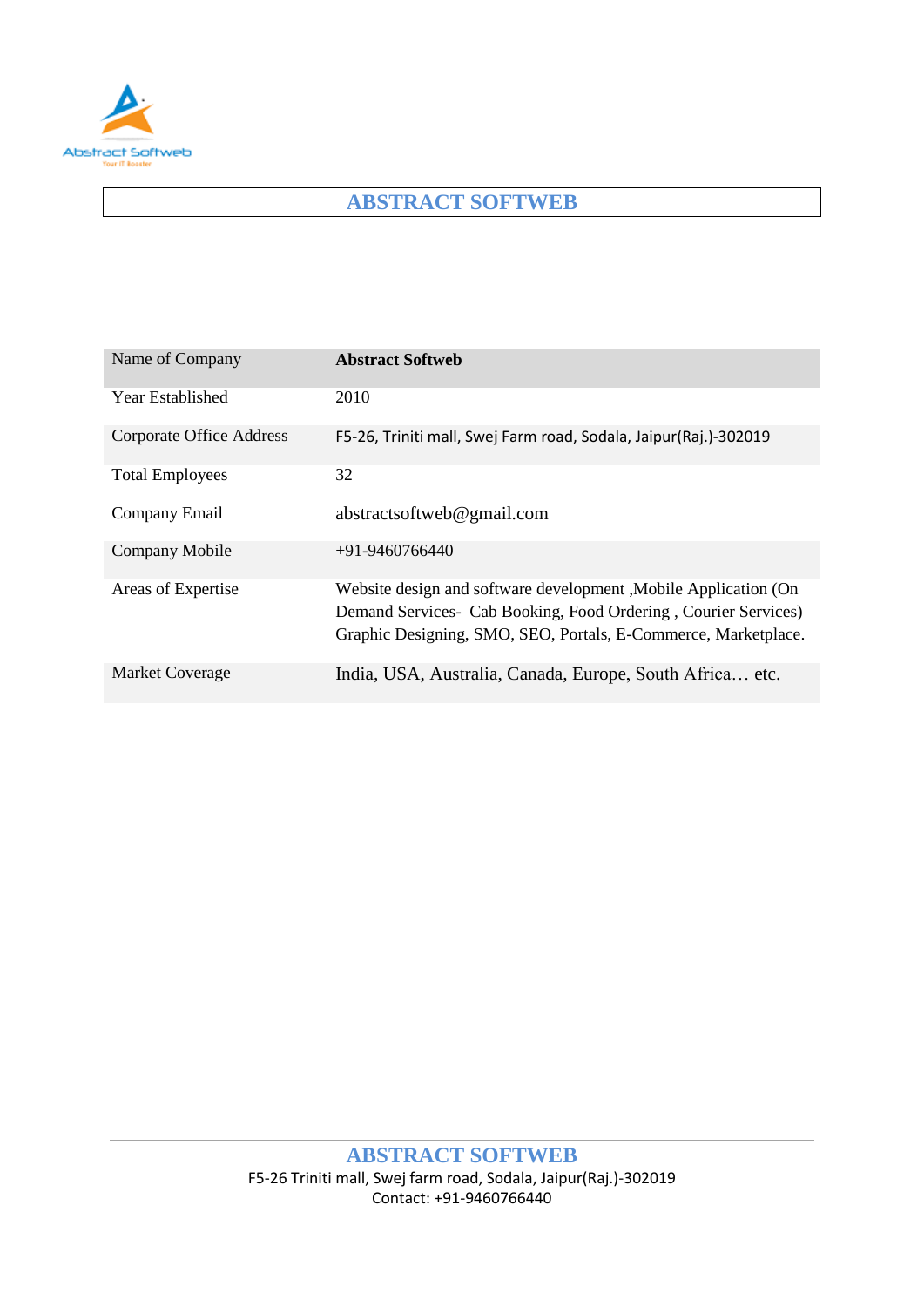

### **About Company**

**Abstract Softweb** is focused in Software and Web development, Search engine optimization, Internet marketing, e-Commerce, Multimedia Solutions, Mobile Applications and graphic design. We have a highly capable team of web consultants, creative designers, programmers and web marketing professionals who know how to deliver results. We treat each of our clients individually and therefore we do not offer set prices on any service. We offer affordable low cost web design with our web design services for all personal web sites and business web sites. Our professionals believe that the key factor for the success of any ongoing project is to build a spotless communication bond with our client.

Our team members are not just IT professionals but have decent communication skills with people, which effort in cycle with your needs and requirements. Our company takes care of every minute with details for what our client communicate during the process of developing the project. As a web development firm our request for you to look at the information technology sector in Jaipur in recent days. This industry has been improved very rapidly with available highly skilled IT professionals and update communication technologies. As you know because of a developing country and currency advantage, it's a crystal-clear cost advantage for you to outsource your web development work to us

## **Our Services**

### **Web Solution**

- Static/Dynamic Website
- Web Application Development
- Ecommerce/Marketplace
- Real Estate Website
- B2B / B2C Portal
- Directory Website

#### **Application Development**

- Android
- iOS

#### **Software Development**

Enterprise Resource Planning(ERP)

**ABSTRACT SOFTWEB** F5-26 Triniti mall, Swej farm road, Sodala, Jaipur(Raj.)-302019 Contact: +91-9460766440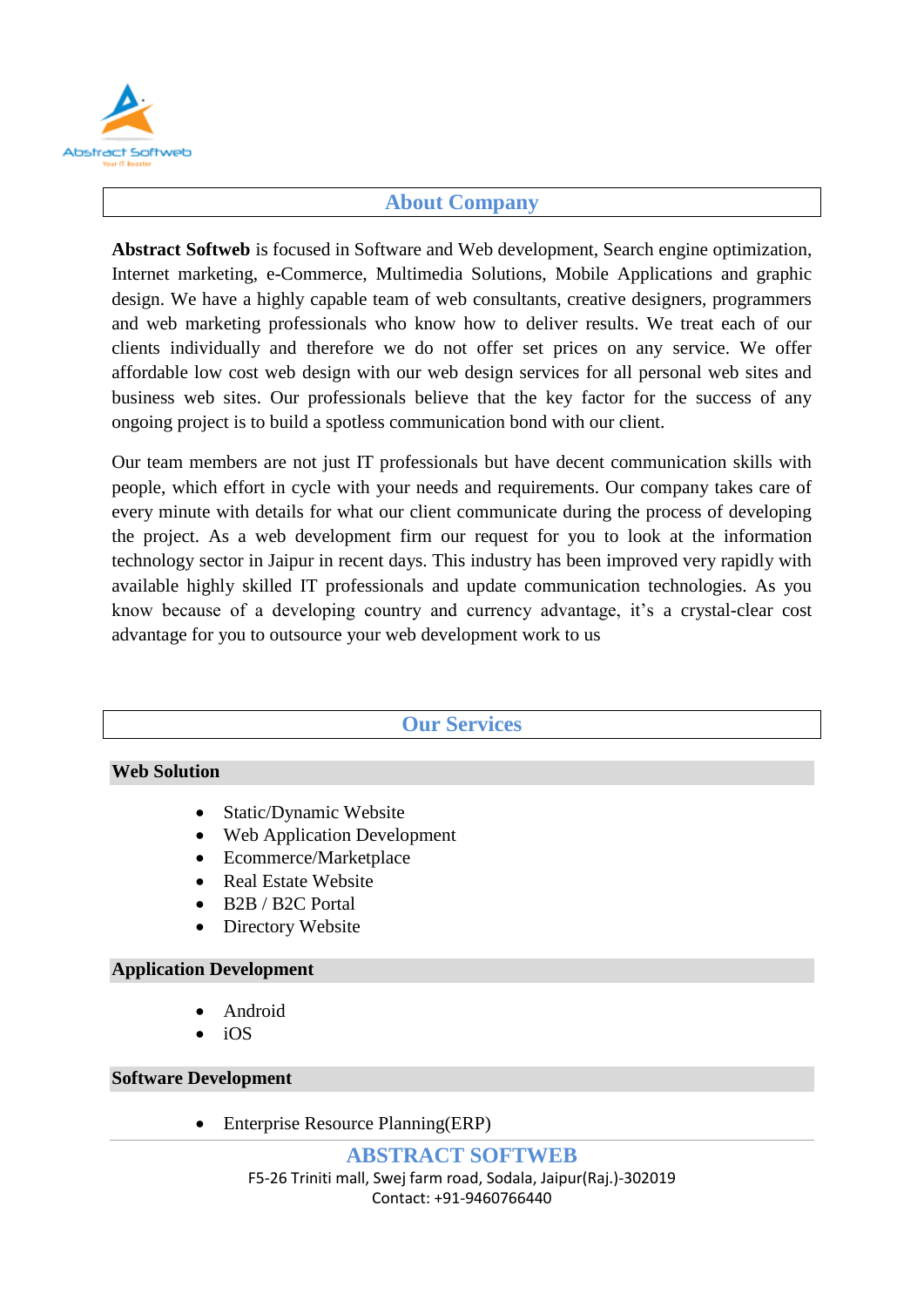

- HR Software
- Shop Management Software
- School / College / University Management System
- Hotel Management System
- Law Firm Information Management System
- Hospital Management Software (ERP for Hospital)
- Customer Relationship Management System

### **Design**

- Graphics Design
- Logo design
- Banner design
- Email template design

### **Digital Marketing Solution**

- Email marketing
- SEO/SMO

### **Technologies of expertise**

- PHP
- ASP.net
- J2EE/Angular JS/Node JS
- HTML5/CSS/Java script/Ajax/jquery
- CMS(Wordpress, joomla, magento..etc)
- Framework (CakePHP, Codeigniter, prestashop Laravel..etc)
- Shopify, opencart

### **Technical support –**

**-** We will provide a 1 month's FREE technical support for you after launching your site on the web (www).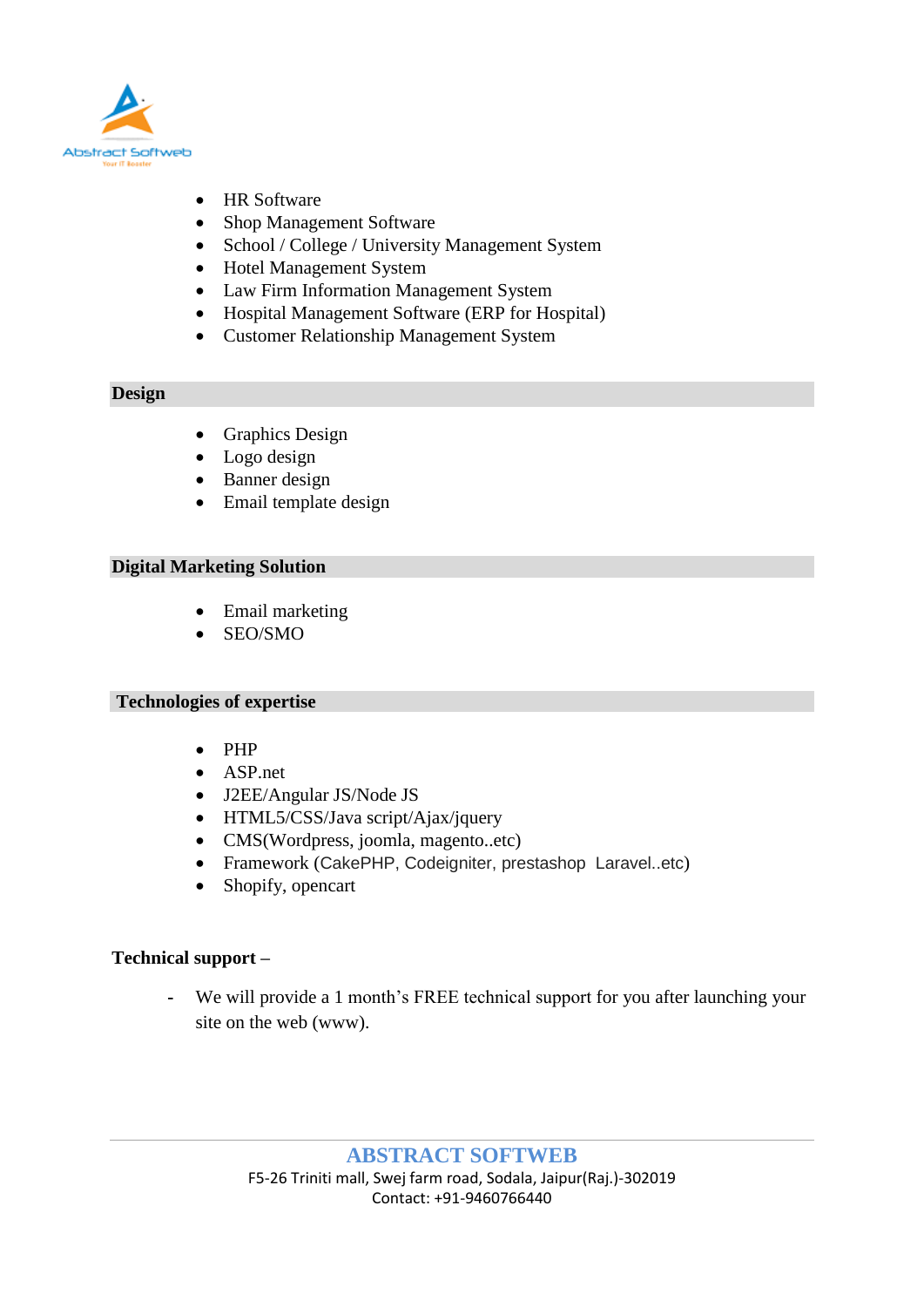

## **Projects Details**

#### **Website:-**

<http://www.fashionandyou.com/> (online store) jamesallen.com (jewelry shop) host4future.in/whocan (find freelancer) [https://www.scholarslearning.com](https://www.scholarslearning.com/) (E-learning website) <http://www.keys90.com/> (Real estate Portal) <https://socia8.com/> (Social Networking Website) [http://getyourtemplate.de](http://getyourtemplate.de/) (ebay template creation – under development)

### **Android application –**

<https://play.google.com/store/apps/details?id=com.aranoah.healthkart.plus&hl=en> <https://play.google.com/store/apps/details?id=com.josh.jagran.android.activity.snaukri&hl=en> (job seeker)

<https://play.google.com/store/apps/details?id=com.bdcabz.customer.app&hl=en> <https://play.google.com/store/apps/details?id=com.pri.oyari&hl=en> https://play.google.com/store/apps/details?id=me.doubledutch.globalecommercesummit <https://play.google.com/store/apps/details?id=com.icaninfotech.ionic.eCommerceTemplate> <https://play.google.com/store/apps/details?id=com.media.satellite.houseoftravel&hl=en>

## **iOS Application –**

https://itunes.apple.com/ca/app/flipp-flyers-coupons-shopping/id725097967?mt=8 <https://itunes.apple.com/us/app/hotwire-hotel-deals-car-rentals/id566635048?mt=8> <https://itunes.apple.com/us/app/bdcabs/id963016421?mt=8> https://itunes.apple.com/us/app/provider-social-index/id1028409270 <https://itunes.apple.com/us/app/hraj-alkwyt/id1049252957> https://itunes.apple.com/us/app/unfollowers-for-twitter/id1048046395?ls=1&mt=8